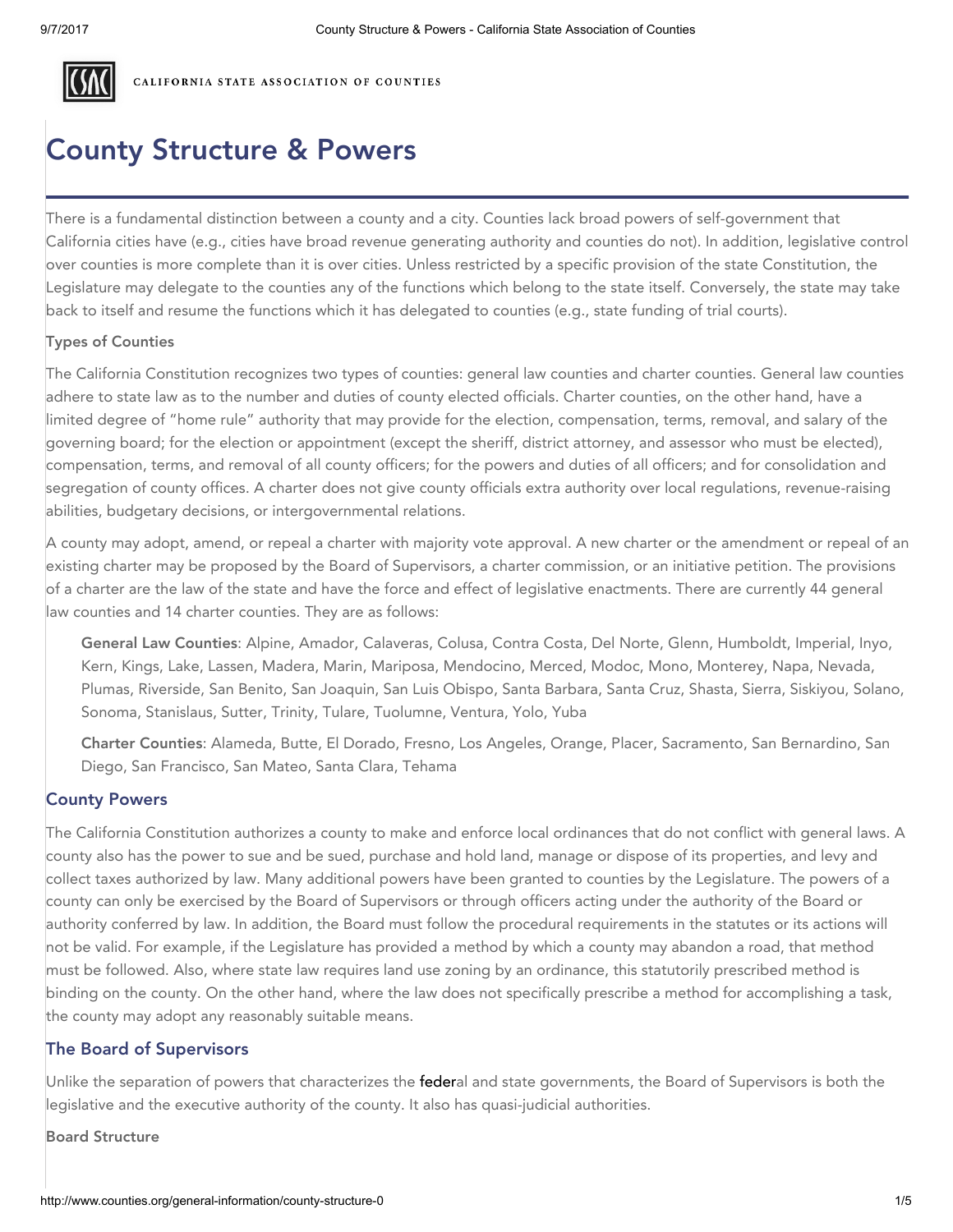#### 9/7/2017 County Structure & Powers - California State Association of Counties

Government Code Section 25000 requires each county to have a Board of Supervisors consisting of five members. The section applies to general law counties and to charter counties, except where the charter provides otherwise (e.g., San Francisco City and County has eleven members and one mayor). A board member must be a registered voter of, and reside in, the district from which the member is elected. A county charter can provide a local method for filling vacancies on the Board of Supervisors. In the absence of such a provision, the Governor appoints a successor.

A majority of the members of the Board constitutes a quorum for conducting business. A majority of all the members must concur on any act of the Board. A Board may enact rules governing how abstentions are counted. Some extraordinary actions, like passing emergency ordinances, require four votes.

An official act of the Board of Supervisors can only be performed in a regularly or specially convened meeting. The individual members have no power to act for the county merely because they are members of the Board of Supervisors. Meetings of the Board of Supervisors are subject to the restrictions of the Ralph M. Brown Act (Government Code Section 54950 et. seq.). With limited exceptions, the Brown Act requires that all Board of Supervisors meetings be open and public. The county clerk, whose duty it is to record all proceedings of the Board of Supervisors, is the ex officio clerk of the Board, unless the Board appoints its own separate clerk. The Board must keep a record of its decisions and the proceedings of all regular and special meetings.

# Board of Supervisor Powers

The Board of Supervisors exercises its power and authority by undertaking the following roles: executive, legislative, and quasi-judicial.

## Executive Role

The Board performs its executive role when it sets priorities for the county. The Board oversees most county departments and programs and annually approves their budgets; supervises the official conduct of county officers and employees; controls all county property; and appropriates and spends money on programs that meet county residents' needs.

#### Supervision of County Officials

The Board of Supervisors may supervise the official conduct of county officers and require them faithfully to discharge their duties, but the Board cannot add to those duties or relieve the officers from these obligations. The Board may not direct or control the day-to-day operations of a county department, or otherwise limit the exercise of discretion vested by law in a particular officer.

The supervision of elected officers by the Board of Supervisors is somewhat more limited. The district attorney, as public prosecutor, is a state or quasi-state officer and is under the direct supervision of the attorney general. Consequently, the Board of Supervisors does not have supervisory authority over the district attorney's prosecutorial duties. On the other hand, the Board has general supervisory authority over the district attorney to the extent that the district attorney functions as a county officer.

The Board of Supervisors may supervise the sheriff to the extent that the sheriff acts as a county officer, and may investigate the officer's performance of county duties. However, in enforcing state law, the sheriff is acting as a peace officer of the state and is under the direct supervision of the attorney general. In addition to being an officer of the county, the sheriff is also an officer of the courts. While acting in that capacity, the sheriff is not under the supervision of the Board, and the Board may not investigate the sheriff in connection with such duties. The assessor is also under state control in many respects, but not to the same degree as are the district attorney and sheriff.

The Board of Supervisors has a unique relationship with the courts. The Board shares funding responsibility for the courts with the state and cannot fully control their budget or operations. As a court of record (i.e., maintain records of proceedings), the court has all powers (i.e., inherent powers as defined in the law) reasonably required to enable it to perform its judicial functions efficiently, to protect its dignity, independence, and integrity, and to make its lawful actions effective. But inherent powers have limits. The court may not exercise its powers in such a manner as to thwart, nullify, or frustrate legitimate legislative bodies. To this end, there are some conditions on the court's ability to order the Board of Supervisors to provide funding.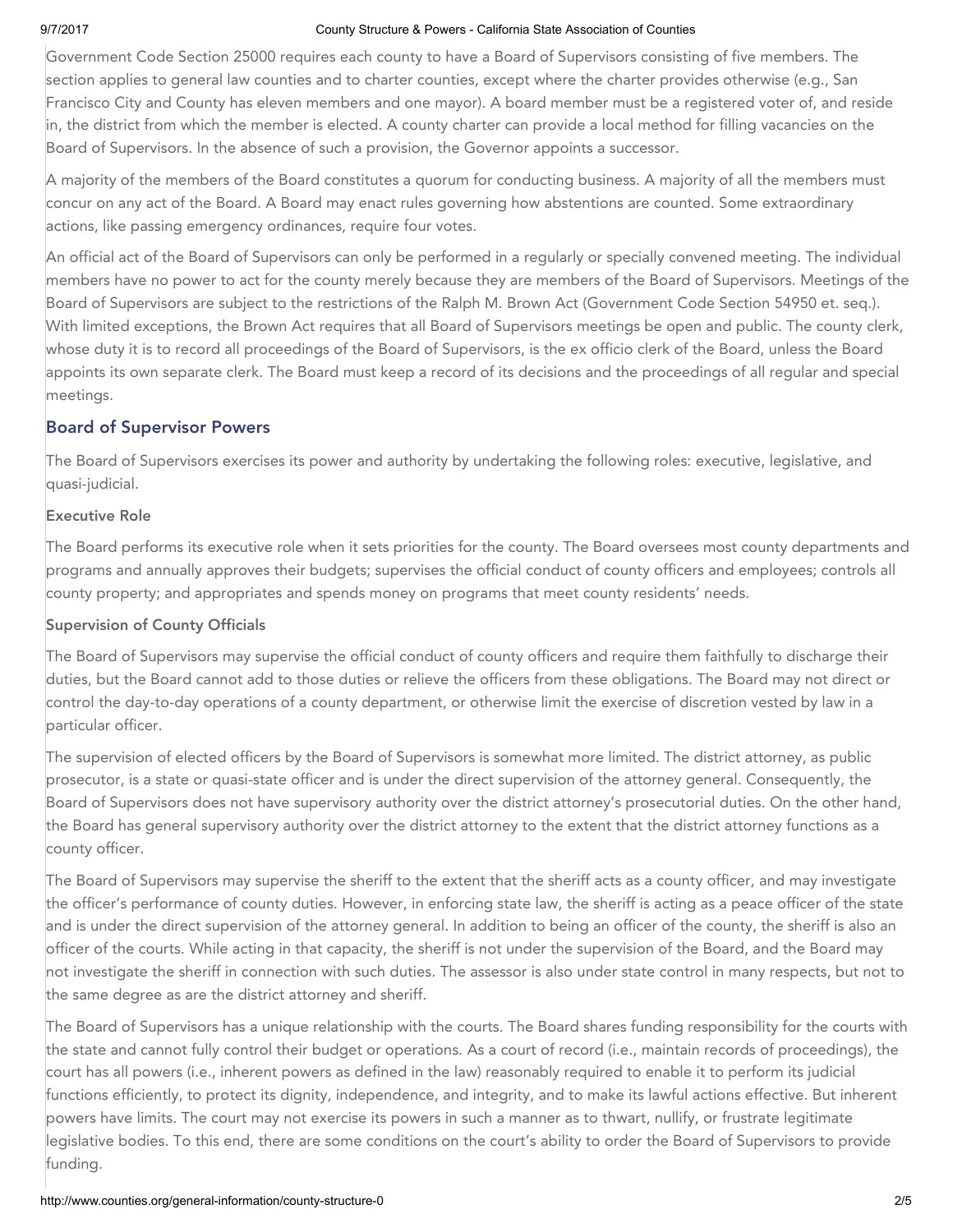### County Litigation

The Board of Supervisors also has the power to direct and control the conduct of litigation in which the county or any public entity which the Board governs is a party, and by a two-thirds vote, it may employ outside attorneys to assist the county counsel in conducting such litigation. The decision to hire special counsel is up to the supervisors.

## Relationship of the Board of Supervisors to the Civil Grand Jury

The Civil Grand Jury, when working in concert with the Board of Supervisors and the county executive, can prove to be a valuable tool to audit county programs and provide constructive recommendations for the improved operation of local government.

Basically, the Civil Grand Jury in California serves two basic purposes: "(1) to weigh the allegations of misconduct against public officials and determine whether to present formal accusations requesting their removal from office and (2) to act as the public's watchdog by investigating and reporting upon the affairs of local government. Of these functions, the watchdog role is by far the one most often played by the modern grand jury in California." (McClatchy Newspapers v. Superior Court (1988) 44 Cal.3d 1162, 1170.)

Statutory authority of the grand jury:

- To investigate all branches of county, city and special district governments to ensure they are being run in an efficient and honest manner, in the best interest of citizens it serves. Reports may be issued anytime during the year.
- To investigate and report on the operational and financial aspects of all offices within its jurisdiction, including an audit. This authorization extends to any incorporated city or joint powers agency. The grand jury may also report on county officials' records and accounts as ex-officio officers of any district.
- To investigate, at its option, any case of an inmate in the county jail on a criminal charge and not indicted. To investigate the condition and management of detention facilities within its jurisdiction.
- To investigate the willful or corrupt misconduct of public officers within its jurisdiction.
- To investigate all sales and transfers of land and matters of land ownership.
- To address the need for salary increases or decreases for county elected officials.

Responsibility of the Board of Supervisors: No later than 90 days after the report is submitted, the Board of Supervisors must comment to the presiding judge of the Superior Court on the findings and recommendations. An elected official or agency head with responsibility pertaining to an area addressed in the report shall respond in writing to the presiding judge, with a copy sent to the Board of Supervisors within 60 days. The subject of the grand jury report must respond to the findings in the following ways:

- The respondent agrees with the finding.
- The respondent disagrees wholly or partially with the finding, in which case the response shall specify the portion of the finding that is disputed and shall include an explanation of the reason(s).
- The respondent is taking the following action(s) to address the findings and recommendations of the grand jury report.

#### Joint Powers Agreement/Joint Powers Agency-Authority

A Board of Supervisors may also establish a joint powers agreement and/or joint powers agency with another public agency. A joint powers agreement (JPA) is created where two or more local governments enter into a cooperative agreement to provide any service which either of them could provide on their own. A joint powers agreement involves mutually agreeing to specific conditions and terms which may limit each agency's ability to act independently, but it does not alter the basic structure of each agency's decision-making processes. These JPA's are fairly common; a sheriff's department may provide police services to a city, or a county and a city may form a JPA to jointly run an emergency dispatching center. A joint powers agency takes the concept of agreement and cooperation to a new level. Under California Government Code Section 6500, counties, cities, special districts, and other public agencies are allowed to enter into agreements which create new and distinct authorities. The new authorities have a separate operating board of directors which has the powers inherent in all of the participating agencies. The powers of the authority can be general or specific, the term of the authority must be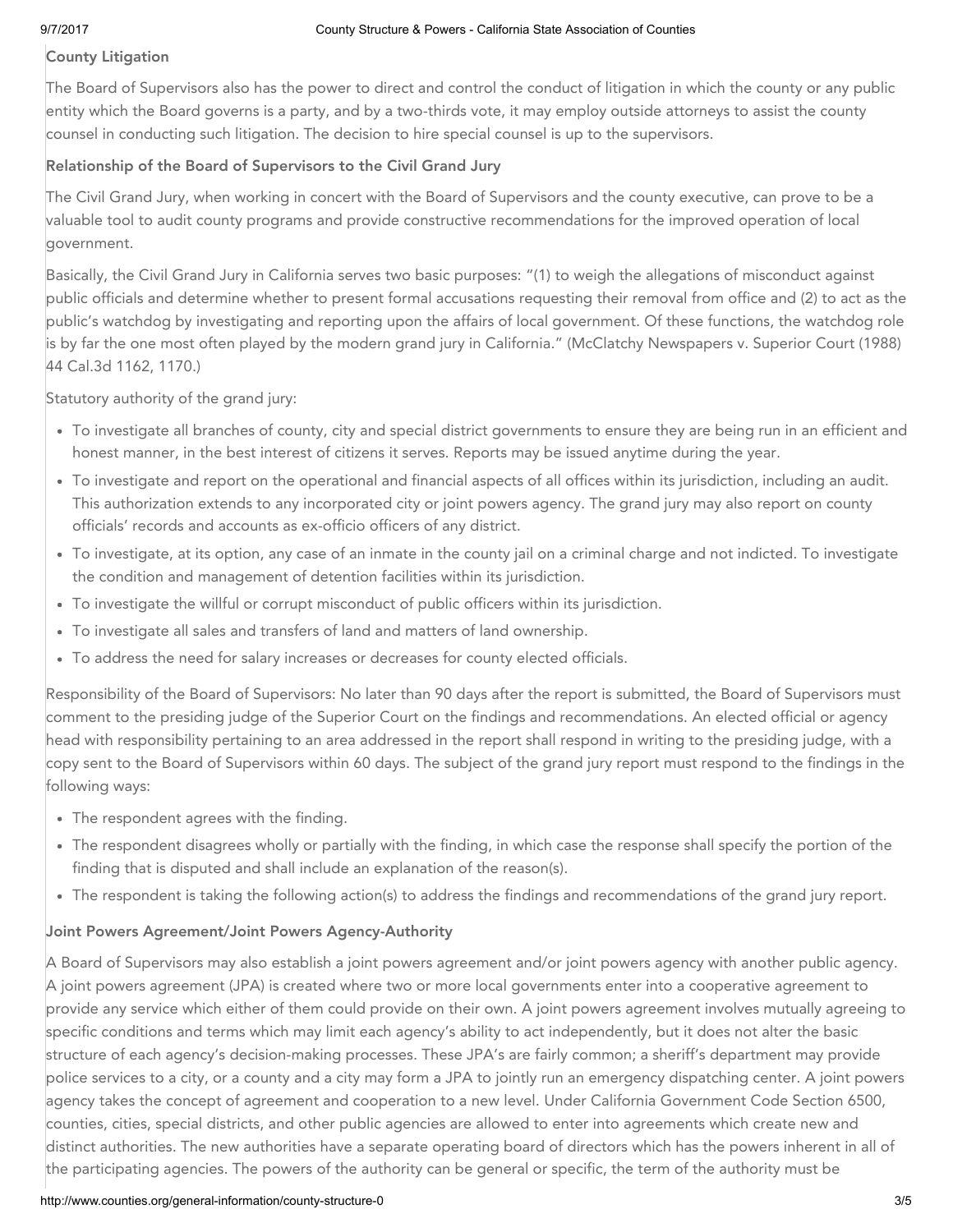#### 9/7/2017 County Structure & Powers - California State Association of Counties

established, and other administrative decisions must be made (e.g., how the board meets and conducts its business). For example, two parties may agree to create a joint transit authority, where both parties contribute the necessary resources and the capital assets. Personnel may become employees of the new authority, and with a new operating board, policies may be independently set to create transportation services for both jurisdictions.

#### Legislative Role

As the legislative body of the county, the Board of Supervisors may act by resolution, by board order, or by ordinance. A resolution of a Board is ordinarily not equivalent to an ordinance; it is usually a declaration about future purposes or proceedings of the Board or a policy statement by the Board. Resolutions are often used when specific findings are made by the Board of Supervisors. A board order is usually a directive from the Board of Supervisors to its subordinate county officers.

An ordinance is a local law adopted with all the legal formality of a statute. The California Constitution allows a county or city to make and enforce within its limits all local, police, sanitary, and other ordinances and regulations that do not conflict with the state's own general laws. Most legislative acts, including using the police power, are adopted by ordinance. There are, however, numerous exceptions and specific state laws sometimes indicate whether the action requires an ordinance or resolution.

California Government Code Section 25120 et seq. specifies the form, content, and adoption process for county ordinances. For example, there are urgency ordinances (i.e., those required for the immediate preservation of the public peace, health, or safety) and ordinances which are statutorily required to have a noticed public hearing in order to be adopted (e.g., land use zoning or new fees).

#### County Revenue Authority

Boards of Supervisors can raise local revenue by imposing or increasing a tax, an assessment, or a fee. Each of these local revenue sources has its own constitutional and statutory authority and unique laws governing its use. A county can only impose those taxes, assessments, and fees which the Legislature or the Constitution allow the county to impose and which are approved by either a simple or two-thirds majority of local voters per Propositions 13 and 62.

There are important differences between taxes, assessments, and fees. A tax is an involuntary charge against an individual or landowner which pays for public services regardless of the taxpayer's benefit. An assessment is an involuntary charge on land which pays for public improvements or services which directly benefits the taxpayer. All revenue generated by an assessment must be used for the improvements or services specified. A fee is a voluntary charge on an individual which cannot exceed the reasonable cost of providing the service.

After the California Supreme Court ruled in Guardino (12/95), a Board of Supervisors may not impose new taxes without a vote of the people. Subject to a vote, a Board may impose a utility users tax, a business license tax, and a transient occupancy tax (hotel or bed tax). If the proceeds from these taxes are designated for general purposes, majority voter approval is required. If the tax proceeds are restricted to special purposes, two-thirds voter approval is required. The Board has authority to impose taxes only within the unincorporated area. Proposition 218, passed in November, 1996, applies additional constraints to county taxing authority, as well as fees and assessments.

If a Board of Supervisors decides to impose or increase a specific tax, assessment, or fee, it must follow proper notice and hearing requirements. There are different posting and disclosure requirements for each of these types of local revenue sources. The Board asks both the clerk of the Board and the county counsel at the beginning of the process to ensure that it follows all public hearing and disclosure requirements.

#### Quasi-Judicial Role

In its quasi-judicial role, the Board of Supervisors may settle claims made against the county and may examine and audit the accounts of all county officers as they relate to the management and disbursement of funds. The latter authority may be exercised with a subpoena to the county officer to bring all requested files to the Board. The Board may delegate the subpoena power to a committee of its own members, but pursuant to state law, the Board may not otherwise delegate that power.